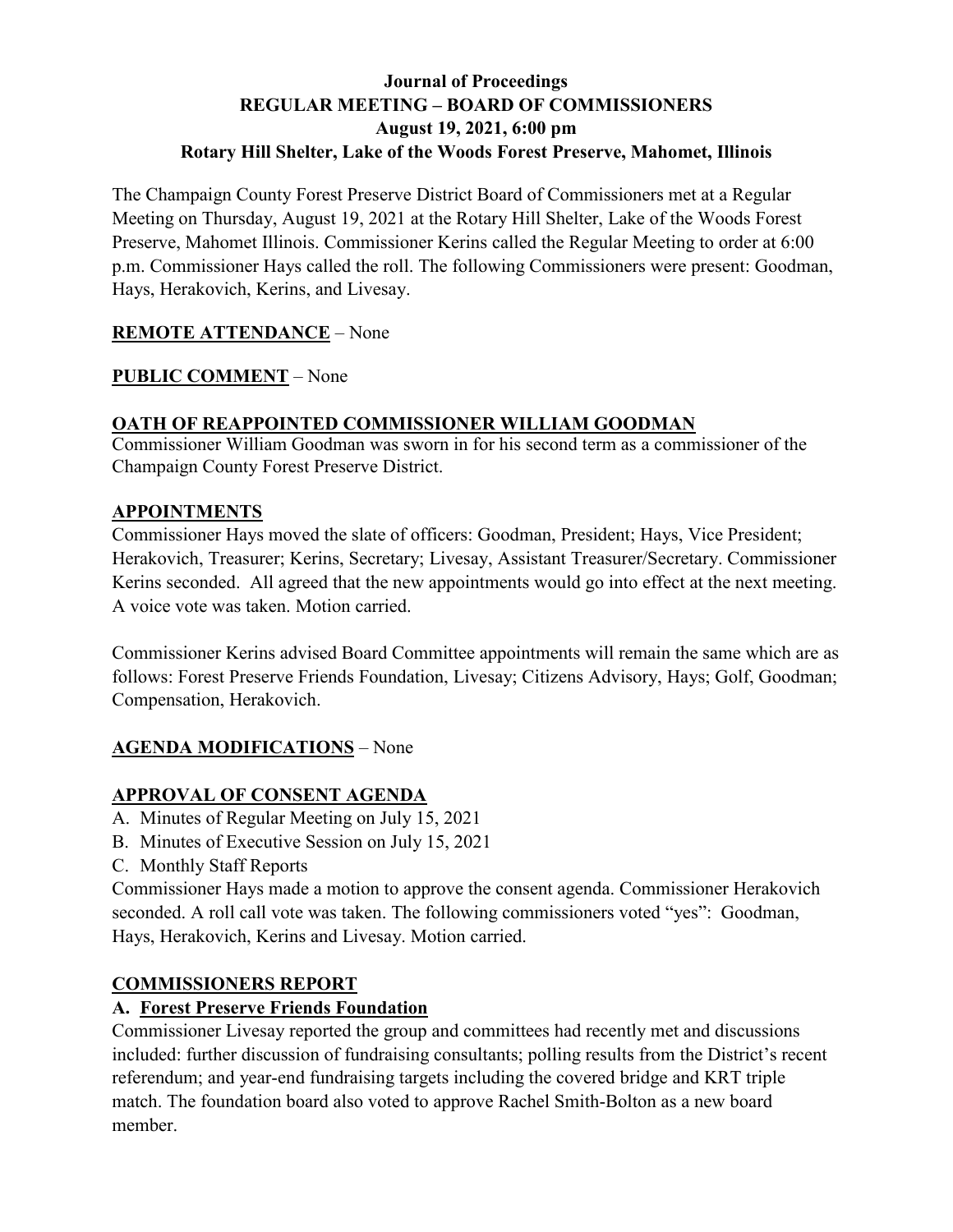**Regular Meeting August 19, 2021 Page 2 of 5**

### **B. Citizens Advisory Committee**

Commissioner Hays noted that the Hazen Bridge subcommittee had met at the bridge site to view the condition of the structure. The group will be conducting research on what work can be done to the bridge given its designation as an historic structure. Hays also reported that at its August meeting, CAC member Fred Newport had voiced concern about the location of the boat concession at Homer Lake, due to its proximity to the natural areas of the preserve. Lastly, Hays noted that the group had expressed its thanks for being included in the Executive Director recruitment process.

### **C. Commissioner Comments**

Commissioners cited the following items from staff reports and observations:

- Environmental education staff working with golf on summer youth camp programming
- Progress on capital projects
- Welcome/Welcoming Sign banners in multiple languages
- Matt Kuntz and Dark Sky Toast to Tourism honors
- DEI initiatives proposed in the plan
- Potential selection of electric golf carts over gas-powered carts
- Foundation report
- ITEP grant approval

All commissioners commended staff on the wonderful appearance of all preserves.

Commissioner Livesay noted that she has enjoyed working with fellow Board members on the Executive Director recruitment process.

Commissioner Kerins noted that the referendum research team is completing its research and will have a report on its findings available sometime in late fall.

Commissioner Hays asked if visitor input on the public input survey could also be offered on the website or only via the QR code printed on signs throughout the District. A recent visitor had tried to provide input but could not find a link on the website. Lisa Sprinkle indicated that she would check and add it if it was not already there.

Commissioner Kerins noted a resolution had earlier been approved at a recent Special Meeting, and would be shared this evening. Kerins read **Resolution 2021-12 Honoring Mary Ellen Wuellner**. The Board presented the signed resolution to Wuellner and thanked her for her service at the District. Wuellner thanked the Board and staff for the honor, and that she has greatly enjoyed her time working at the District.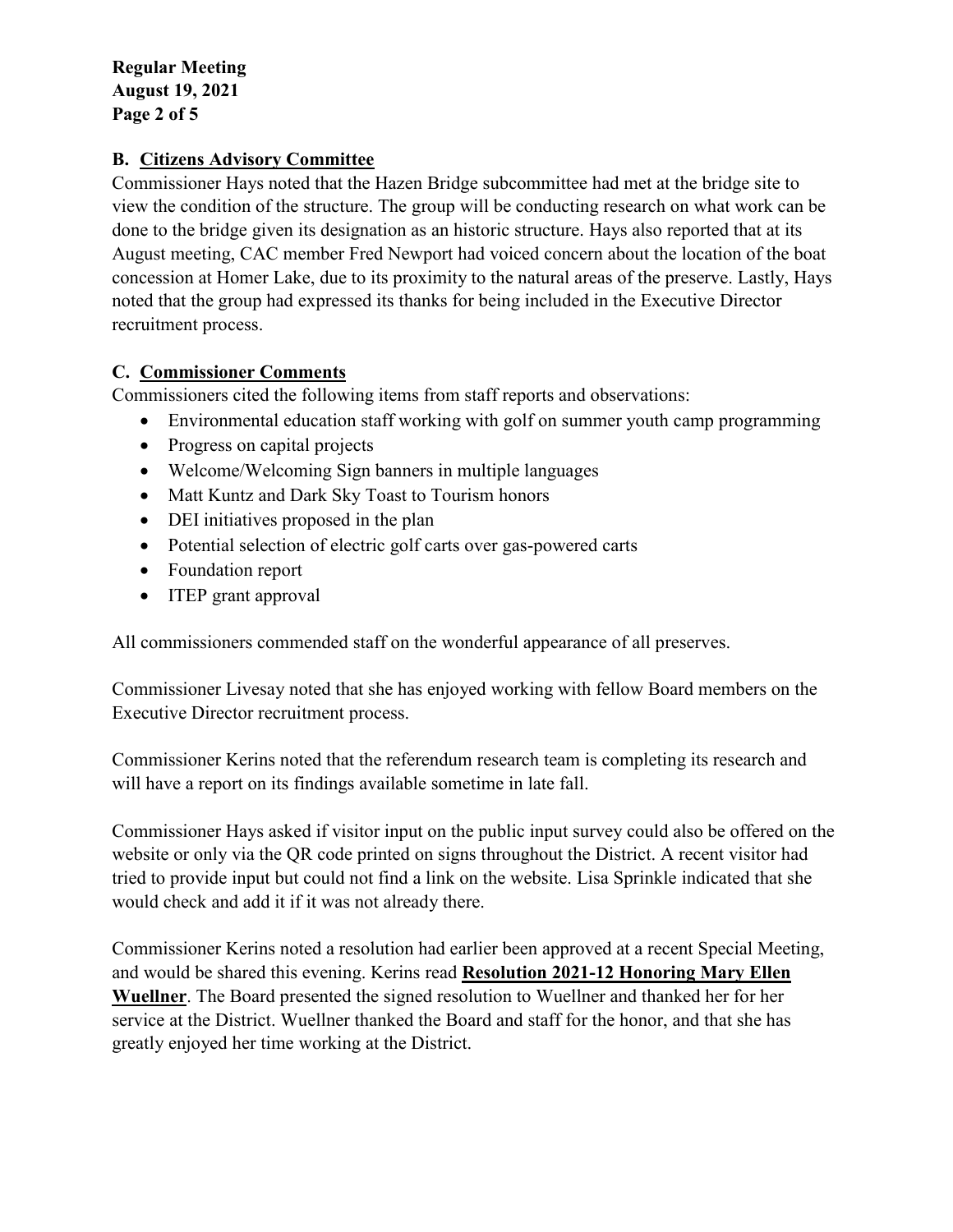**Regular Meeting August 19, 2021 Page 3 of 5**

### **Executive Director Report**

**A. Announcements** –Wuellner noted congratulations to Middle Fork Site Superintendent, Matt Kuntz, for receiving the Tourism Impact Award from Visit Champaign County, and noted information on the recent approval of an ITEP grant.

**B. 2021-2027 Budget Projections** – John gave a PowerPoint presentation on the material that was supplied in the Board packet. John also thanked Assistant Finance Director, Blair Balbach, for her assistance in collecting the financial data. HR Generalist, Dara Edgington, reported on the compensation information in the presentation and noted that more detail would be provided by GovHR at the September board meeting. Edgington noted that GovHR has recommended reducing the number of pay grades from 20 to 10. Commissioners asked if seasonal staff are included, which Edgington confirmed they are.

**C. Capital Projects, August Update** – Deputy Director, Mike Daab, provided a written update on capital projects completed and still underway. Commissioners expressed appreciation for the amount of work being done.

**D. Diversity, Equity, Inclusion Plan Draft** - Wuellner advised that the DEI plan as presented was developed by the DEI committee after several months of work. The plan would become a component of the strategic plan and would be posted on the website. Wuellner also noted that she expects the plan to be a fluid document and that changes are expected as the committee works with all staff to advance the organization's DEI goals. Commissioners commended Wuellner and the committee on the draft.

# **OLD BUSINESS** - None

# **NEW BUSINESS**

# **A. Disbursements for Approval**

Commissioner Goodman moved to approve the payment of \$246,050.94 in disbursements dated July 16, 2021 through August 19, 2021. Commissioner Herakovich seconded. A roll call vote was taken. The following commissioners voted "yes": Goodman, Hays, Herakovich, Kerins and Livesay. Motion carried.

# **B. Treasurers Report - July**

Commissioner Goodman moved the Board approve the July 2021 Treasurer's report. Commissioner Herakovich seconded. A roll call vote was taken. The following commissioners voted "yes": Goodman, Hays, Herakovich, Kerins and Livesay. Motion carried.

# **C. Request to Approve Transfers**

Commissioner Goodman moved the Board approve the transfer of \$579,036 from the Corporate and Construction Funds to the Capital Projects Fund. Commissioner Livesay seconded. A roll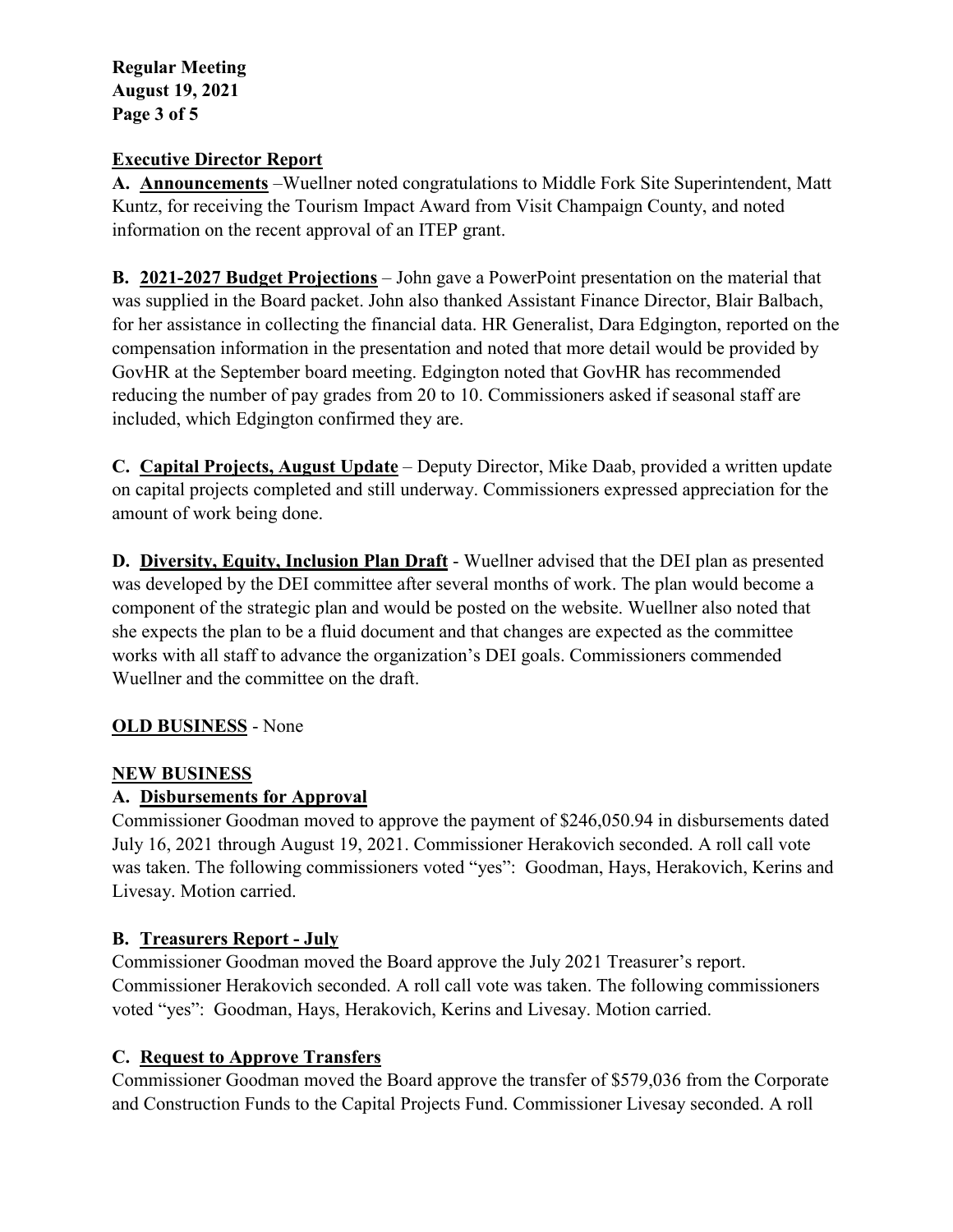**Regular Meeting August 19, 2021 Page 4 of 5**

call vote was taken. The following commissioners voted "yes": Goodman, Hays, Herakovich, Kerins and Livesay. Motion carried.

### **D. Resolution 2021-11 OSLAD Grant Application, Dark Sky Trail and Amenities**

Commissioner Herakovich moved the Board approve Resolution 2021-11, authorizing an Open Space Lands Acquisition and Development (OSLAD) grant application, in the estimated amount of \$294,000, administered through the Illinois Department of Natural Resources (IDNR). Commissioner Goodman seconded. Livesay voiced concern on the amount of money that would be needed for the match, as the Foundation would already be stretched thin raising funds for a new nature center, the completion of the KRT to the county line, and the covered bridge roof. She also expressed concern about whether this would be perceived as adding new amenities at a time when we should be focused on repairs and restoration work. Herakovich stated that seeking grants opportunities for improvements is fiscally wise. Moen noted the 16 new campsites proposed in the application could yield \$20,000 in new revenue annually and would address the need for accessible camping that we currently do not offer. Livesay asked when the covered bridge roofing would be completed. Staff advised that the District's portion would be in the 2022 budget and if the funds are raised by the foundation, the work could be completed next year. A roll call vote was taken. The following commissioners voted "yes": Goodman, Hays, Herakovich and Kerins. Voting "no": Livesay. Motion carried 4-1.

### **E. Boat Access Area Development (BAAD) Grant Application, Homer Lake North Boat Launch**

Commissioner Hays moved the Board authorize an Illinois Boat Access Area Development (BAAD) grant application, administered through the Illinois Department of Natural Resources (IDNR), in the amount of \$160,000 which includes the base bid and add-alternate #1 (parking lot surface). Commissioner Herakovich seconded. Planning & Projects Coordinator, Bridgette Moen, explained that last year's grant was denied, as river projects were not as successful as lake projects. Thus, staff believes that this lake project stands a better chance of approval. A roll call vote was taken. The following commissioners voted "yes": Goodman, Hays, Herakovich, Kerins and Livesay. Motion carried.

# **F. Lake of the Woods Bike Path Renovations**

Commissioner Hays moved the Board approve the bid for bike path renovation (materials and installation) at Lake of the Woods Forest preserve (Stidham Woods) from Cross Construction, Inc. for Eighty-Eight Thousand Eight Hundred Forty and 11/100 (\$88,840.00). Commissioner Goodman seconded. Commissioner Goodman asked if they would need to close the trail while doing the work. Staff noted there may need to be closures during portions of the work. A roll call vote was taken. The following commissioners voted "yes": Goodman, Hays, Herakovich, Kerins and Livesay. Motion carried.

# **G. Museum of the Grand Prairie Collections Core Documents**

- **a. Collections Policy**
- **b. Collections Care Plan**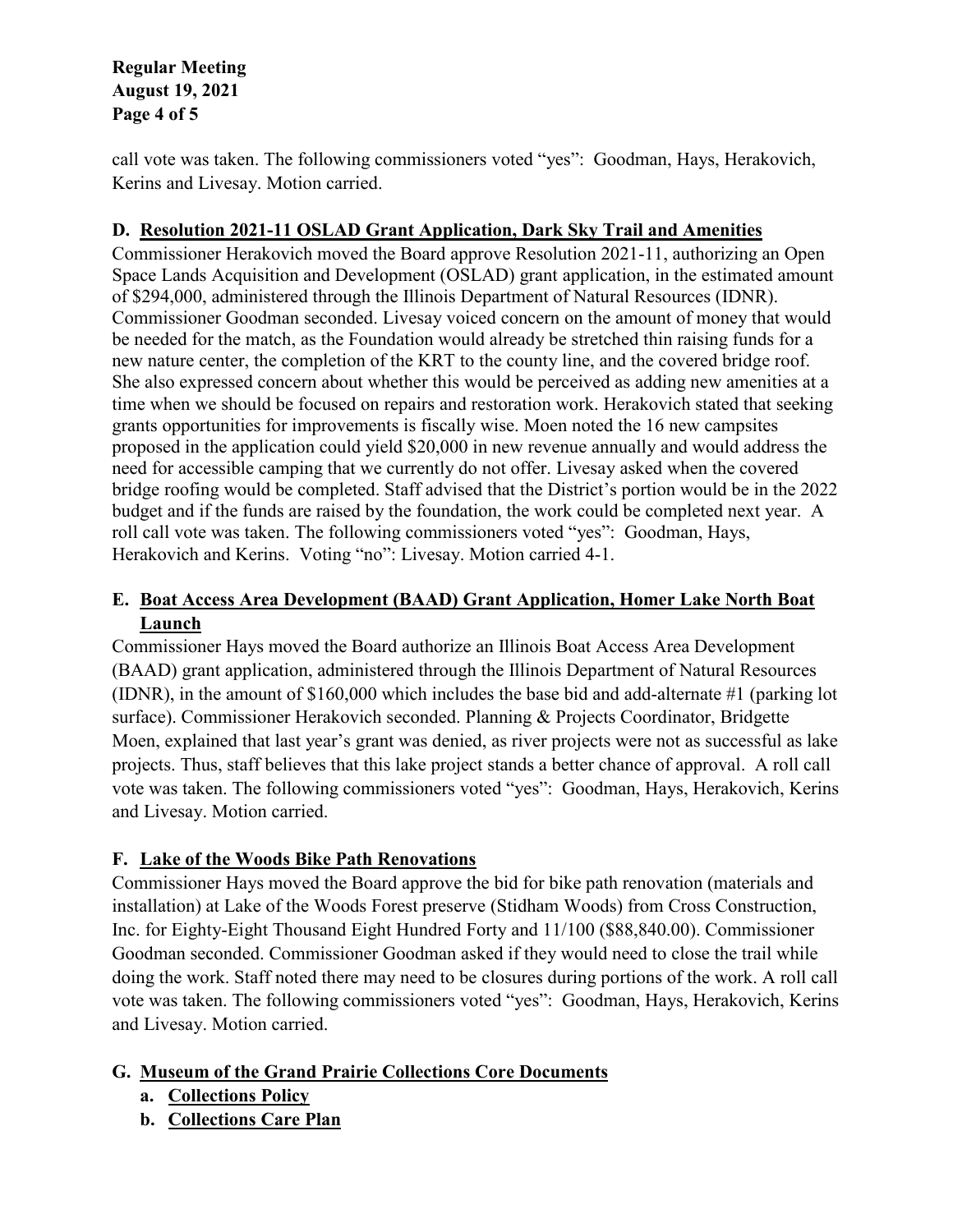**Regular Meeting August 19, 2021 Page 5 of 5**

### **c. Museum & Education Emergency Response Plan**

Commissioner Herakovich moved the Board approve a) the Collections Policy, b) the Collections Care Plan, and c) the departmental Emergency Response Plan, as reviewed by the Museum Advisory Committee as part of the museum's AAM reaccreditation process. Commissioner Livesay seconded. Herakovich commended museum staff for its work on this project. Livesay confirmed with staff that the Interpretive Center would not be included in the accreditation. Museum curator, Mark Hanson, stated that the facility itself is not part of the accreditation process, but since the HLIC collections are part of the overall collection, they are included in the relevant plans. A voice vote was taken. Motion carried.

#### **EXECUTIVE SESSION**

Commissioner Hays moved to Executive Session at 7:50 pm under 2(c)1: The appointment, employment, compensation, discipline, performance, or dismissal of specific employees of the public body or legal counsel for the public body, including hearing testimony on a complaint lodged against an employee of the public body or against legal counsel for the public body to determine its validity. Commissioner Livesay seconded. A roll call vote was taken. The following commissioners voted "yes": Hays, Kerins and Livesay. Motion carried.

Executive Session was closed and the Regular Meeting opened at 8:51pm.

### **MEETING ADJOURNMENT**

Commissioner Hays made a motion to adjourn the Regular Meeting at 8:51 pm. Goodman seconded. A roll call vote was taken. The following commissioners voted "yes": Goodman, Hays, Herakovich, Kerins and Livesay. Motion carried.

> Andrew Kerins, Secretary Board of Commissioners Champaign County Forest Preserve District

 $\mathcal{L}_\mathcal{L}$  , which is a set of the set of the set of the set of the set of the set of the set of the set of the set of the set of the set of the set of the set of the set of the set of the set of the set of the set of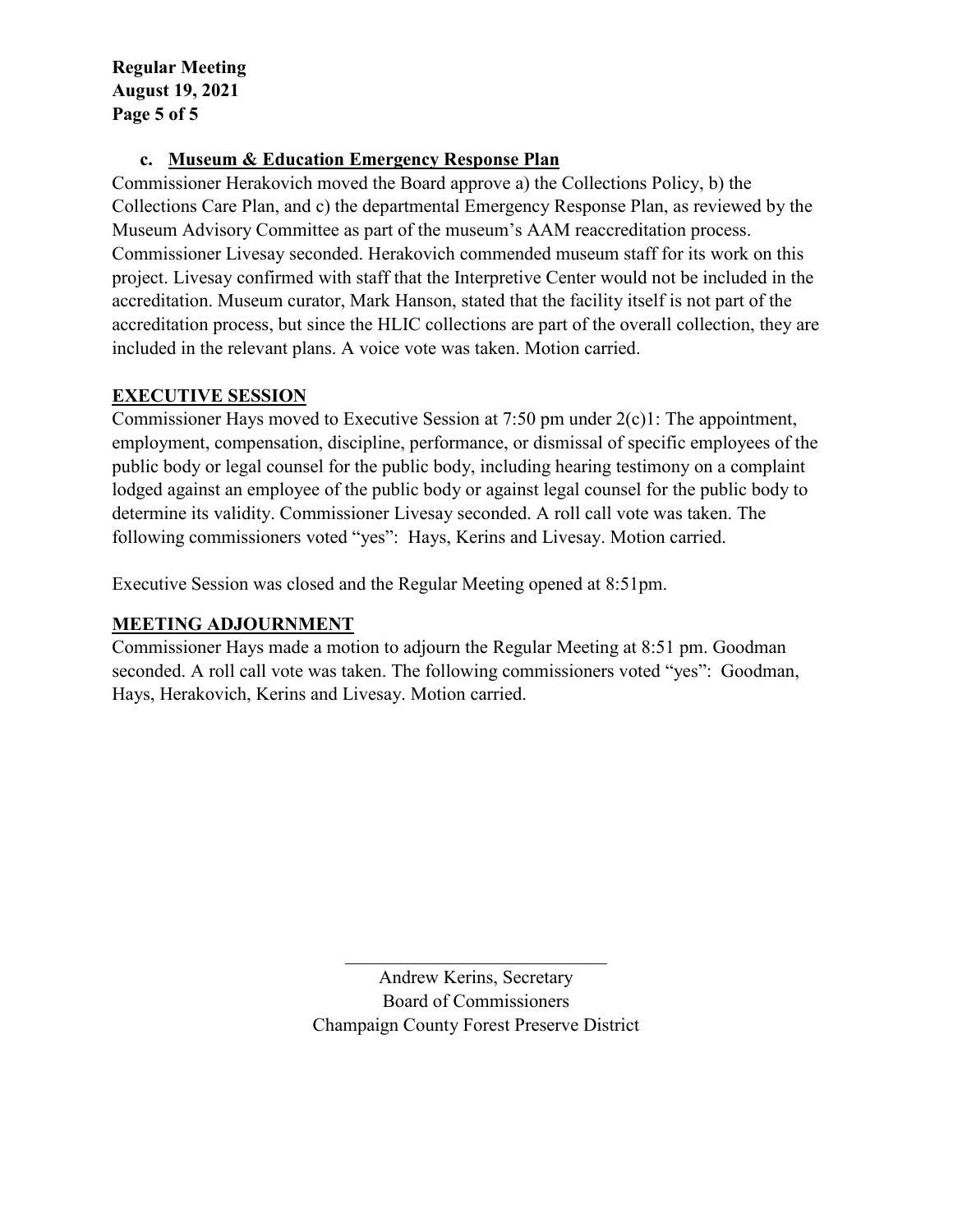### **Journal of Proceedings SPECIAL MEETING – BOARD OF COMMISSIONERS July 27, 2021, 6:00 pm Headquarters, Lake of the Woods Forest Preserve, Mahomet, Illinois** Via Zoom meetings [\(www.zoom.us\)](http://www.zoom.us/) | Meeting ID: 862 9018 6939

The Champaign County Forest Preserve District Board of Commissioners met at a Special Meeting on Tuesday, July 27, 2021 via Zoom due to the Illinois Governor's Executive Order 2020-10. Commissioner Kerins called the Special Meeting to order at 6:01 p.m. Commissioner Hays called the roll. The following Commissioners were in attendance by both audio and video: Goodman, Hays, Herakovich, Kerins, and Livesay.

**REMOTE ATTENDANCE** – All commissioners attended via Zoom, as well as Alan Howard and Peter Murphy of IAPD. The executive director and HR generalist were present at the meeting location.

### **PUBLIC COMMENT** – None

### **AGENDA MODIFICATIONS** – None

### **OLD BUSINESS** – None

### **EXECUTIVE SESSION**

At 6:03pm, Commissioner Hays moved to adjourn to Executive Session for 2(c)(1), the appointment, employment, compensation, discipline, performance, or dismissal of specific employees of the public body or legal counsel for the public body. Herakovich seconded. A roll call vote was taken. The following commissioners voted "yes": Goodman, Hays, Herakovich, Kerins, and Livesay. Commissioners Hays moved to adjourn back to regular session at 7:32pm. Herakovich seconded. A roll call vote was taken. The following commissioners voted "yes": Goodman, Hays, Herakovich, Kerins, and Livesay.

### **ADJOURNMENT**

Commissioner Herakovich moved to adjourn the Regular Meeting at 7:32pm. Goodman seconded. A roll call vote was taken. The following commissioners voted "yes": Goodman, Hays, Herakovich, Kerins, and Livesay.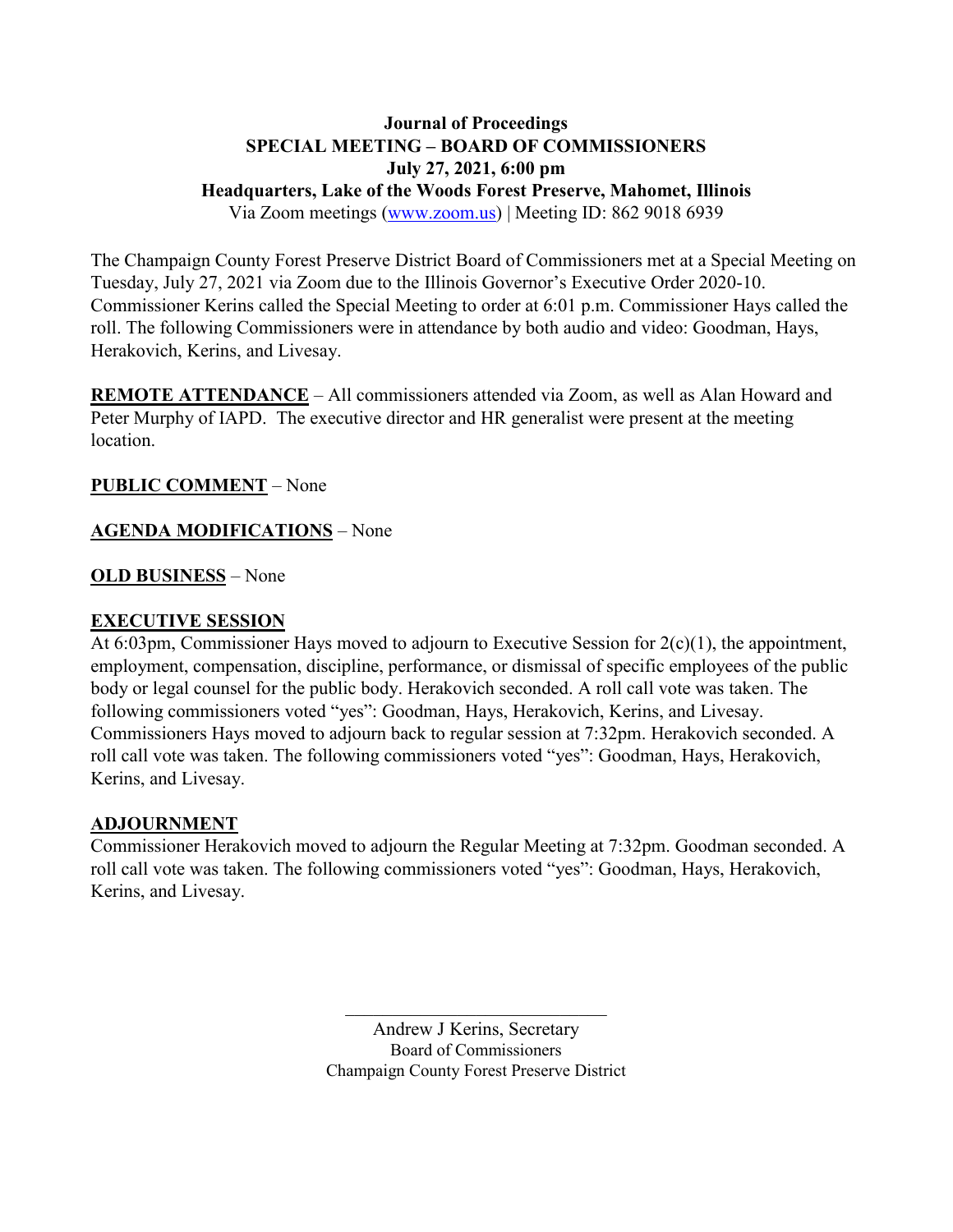### **Journal of Proceedings SPECIAL MEETING – BOARD OF COMMISSIONERS August 11, 2021, 9:00 am Izaak Walton Cabin, Lake of the Woods Forest Preserve, Mahomet, Illinois**

The Champaign County Forest Preserve District Board of Commissioners met at a Special Meeting on Thursday, August 11, 2021 at Izaak Walton Cabin, Lake of the Woods Forest Preserve, Mahomet, Illinois. Commissioner Kerins called the Special Meeting to order at 9:00 a.m. Commissioner Hays called the roll. The following Commissioners were in attendance: Goodman, Hays, Kerins, and Livesay.

### **REMOTE ATTENDANCE** – None

### **PUBLIC COMMENT** – None

### **EXECUTIVE SESSION**

Commissioner Hays moved to Executive Session at 9:01 am under 2(c)1: The appointment, employment, compensation, discipline, performance, or dismissal of specific employees of the public body or legal counsel for the public body, including hearing testimony on a complaint lodged against an employee of the public body or against legal counsel for the public body to determine its validity.

Executive Session was closed at 10:29 am and the Special Meeting reopened at 10:30 am.

### **MEETING ADJOURNMENT**

Commissioner Hays moved to adjourn the Regular Meeting at 10:30 am. Goodman seconded. A roll call vote was taken. The following commissioners voted "yes": Goodman, Hays, Kerins and Livesay. Motion carried.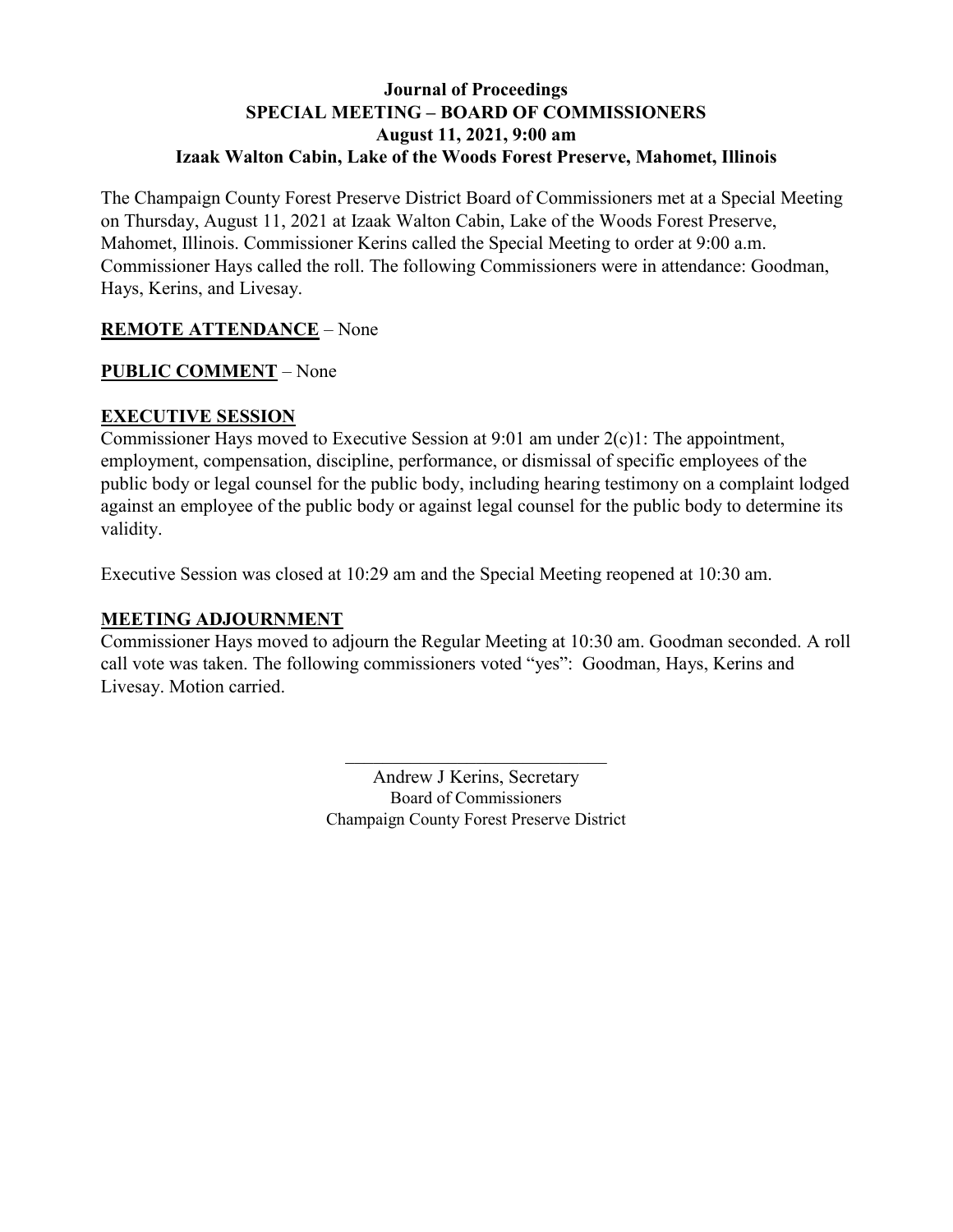# **Journal of Proceedings SPECIAL MEETING – BOARD OF COMMISSIONERS August 11, 2021 12:00 pm Headquarters, Lake of the Woods Forest Preserve, Mahomet, Illinois**

Via Zoom meetings [\(www.zoom.us\)](http://www.zoom.us/) | Meeting ID: 892 4853 6975

The Champaign County Forest Preserve District Board of Commissioners met at a Special Meeting on Wednesday, August 11, 2021 via Zoom due to the Illinois Governor's Executive Order 2020-10. Commissioner Kerins called the Special Meeting to order at 12:00 p.m. Commissioner Hays called the roll. The following Commissioners were in attendance: Goodman, Hays, Kerins, and Livesay.

**REMOTE ATTENDANCE** – David Guritz, candidate for executive director, was present via Zoom.

**PUBLIC COMMENT** – Other than Guritz, no members of the public participated in the meeting remotely via Zoom nor at the meeting location.

### **EXECUTIVE SESSION**

Commissioner Hays moved to Executive Session at 12:02 pm under 2(c)1: The appointment, employment, compensation, discipline, performance, or dismissal of specific employees of the public body or legal counsel for the public body, including hearing testimony on a complaint lodged against an employee of the public body or against legal counsel for the public body to determine its validity.

Executive Session was closed at 1:30 pm and the Special Meeting reopened at 1:31 pm.

# **MEETING ADJOURNMENT**

Commissioner Hays moved to adjourn the Regular Meeting at 1:32 pm. Goodman seconded. A roll call vote was taken. The following commissioners voted "yes": Goodman, Hays, Kerins and Livesay. Motion carried.

> Andrew J Kerins, Secretary Board of Commissioners Champaign County Forest Preserve District

 $\mathcal{L}_\mathcal{L}$  , which is a set of the set of the set of the set of the set of the set of the set of the set of the set of the set of the set of the set of the set of the set of the set of the set of the set of the set of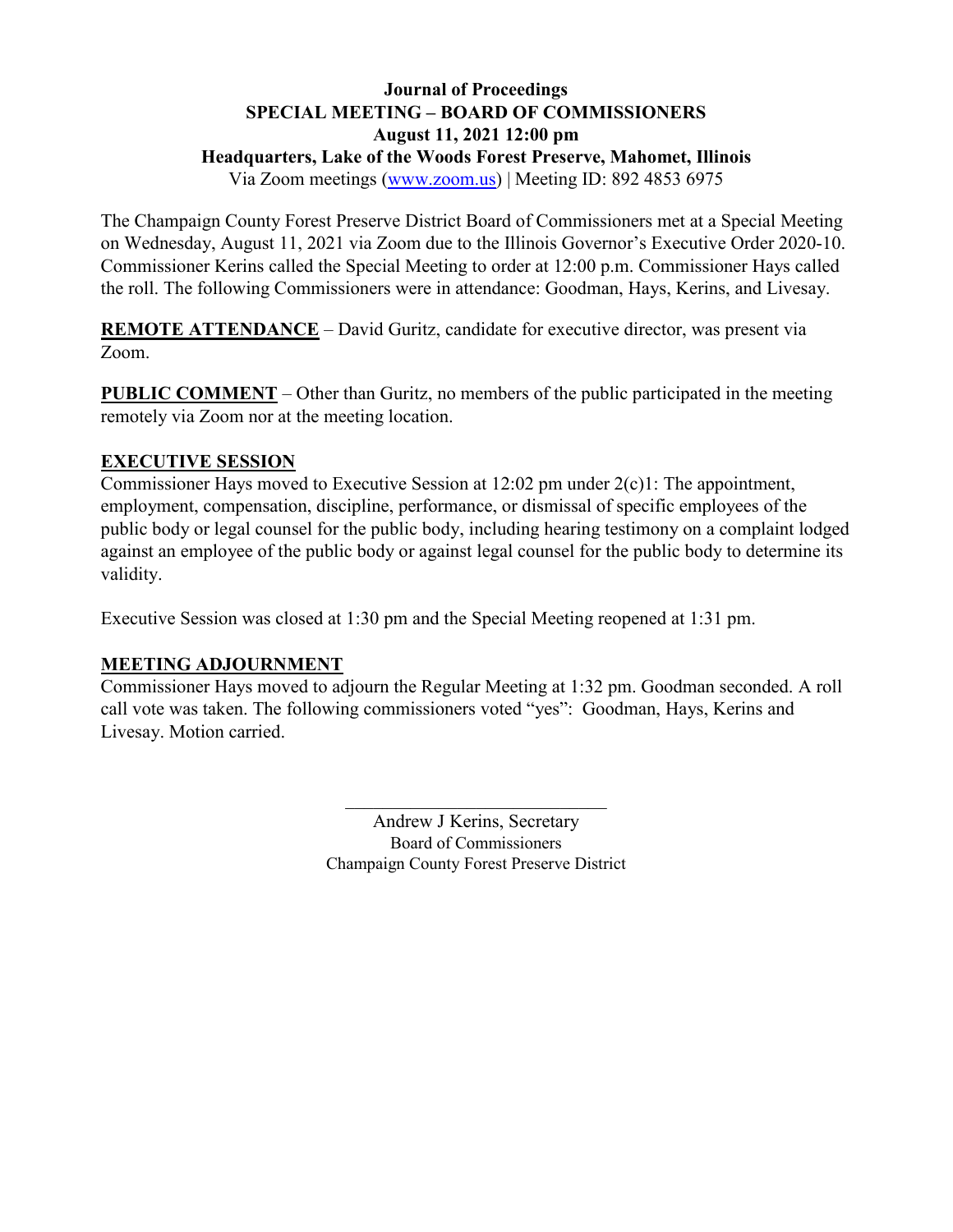### **Journal of Proceedings SPECIAL MEETING – BOARD OF COMMISSIONERS August 11, 2021, 2:30 pm Izaak Walton Cabin, Lake of the Woods Forest Preserve, Mahomet, Illinois**

The Champaign County Forest Preserve District Board of Commissioners met at a Special Meeting on Thursday, August 11, 2021 at Izaak Walton Cabin, Lake of the Woods Forest Preserve, Mahomet, Illinois. Commissioner Kerins called the Special Meeting to order at 2:30 pm Commissioner Hays called the roll. The following Commissioners were in attendance: Goodman, Hays, Kerins, and Livesay.

### **REMOTE ATTENDANCE** – None

### **PUBLIC COMMENT** – None

### **EXECUTIVE SESSION**

Commissioner Hays moved to Executive Session at 2:30 pm under 2(c)1: The appointment, employment, compensation, discipline, performance, or dismissal of specific employees of the public body or legal counsel for the public body, including hearing testimony on a complaint lodged against an employee of the public body or against legal counsel for the public body to determine its validity.

Executive Session was closed at 4:00 pm and the Special Meeting reopened at 4:01 pm.

### **MEETING ADJOURNMENT**

Commissioner Hays moved to adjourn the Regular Meeting at 4:01 pm. Goodman seconded. A roll call vote was taken. The following commissioners voted "yes": Goodman, Hays, Kerins and Livesay. Motion carried.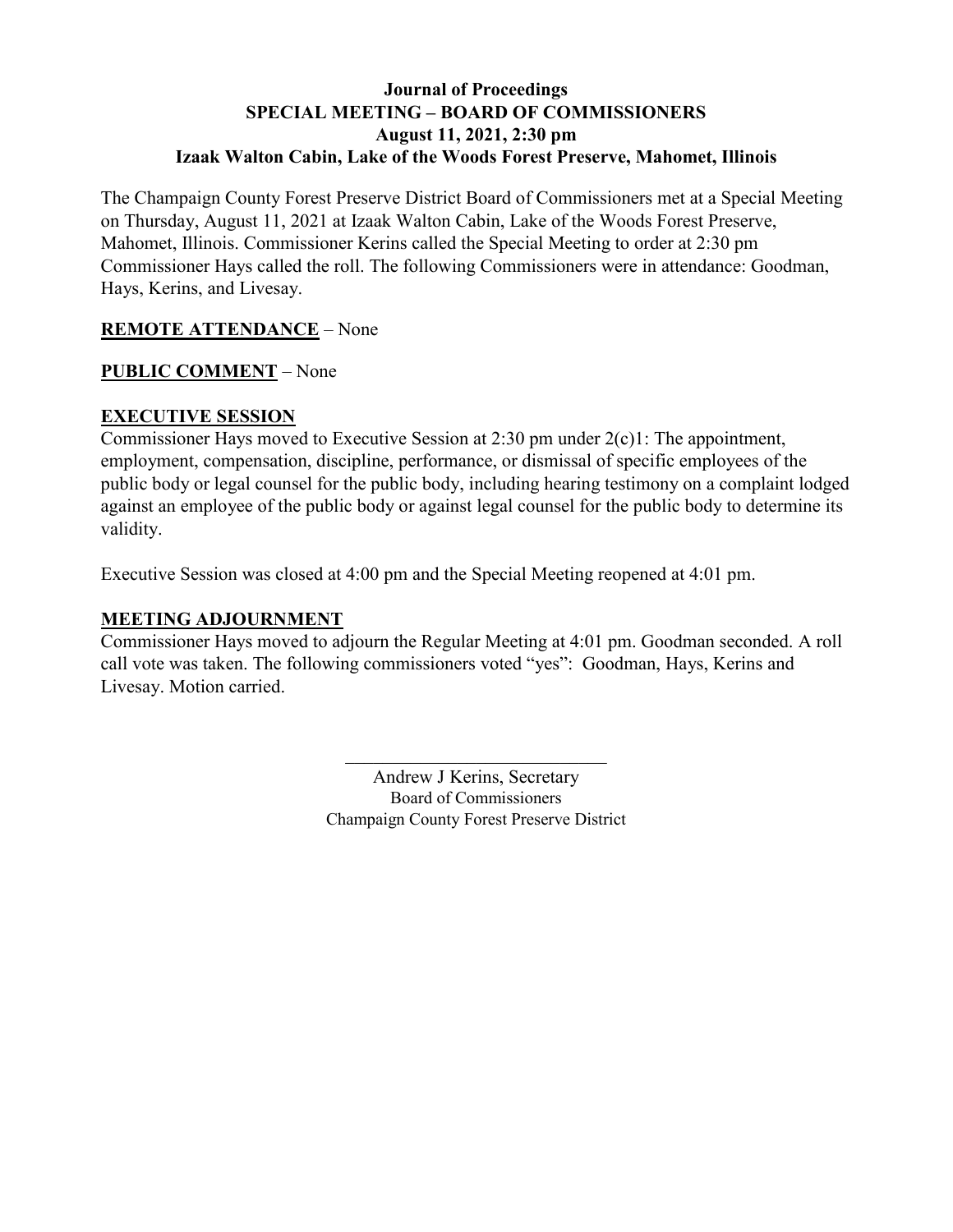### **Journal of Proceedings SPECIAL MEETING – BOARD OF COMMISSIONERS August 12, 2021, 8:30 am Izaak Walton Cabin, Lake of the Woods Forest Preserve, Mahomet, Illinois**

The Champaign County Forest Preserve District Board of Commissioners met at a Special Meeting on Thursday, August 12, 2021 at Izaak Walton Cabin, Lake of the Woods Forest Preserve, Mahomet, Illinois. Commissioner Kerins called the Special Meeting to order at 8:30 a.m. Commissioner Hays called the roll. The following Commissioners were in attendance: Goodman, Hays, Herakovich, Kerins, and Livesay.

### **REMOTE ATTENDANCE** – None

### **PUBLIC COMMENT** – None

### **EXECUTIVE SESSION**

Commissioner Hays moved to Executive Session at 8:31 am under 2(c)1: The appointment, employment, compensation, discipline, performance, or dismissal of specific employees of the public body or legal counsel for the public body, including hearing testimony on a complaint lodged against an employee of the public body or against legal counsel for the public body to determine its validity.

Executive Session was closed at 10:00 am and the Special Meeting reopened at 10:00 am.

### **MEETING ADJOURNMENT**

Commissioner Hays moved to adjourn the Regular Meeting at 10:01 am. Goodman seconded. A roll call vote was taken. The following commissioners voted "yes": Goodman, Hays, Herakovich, Kerins and Livesay. Motion carried.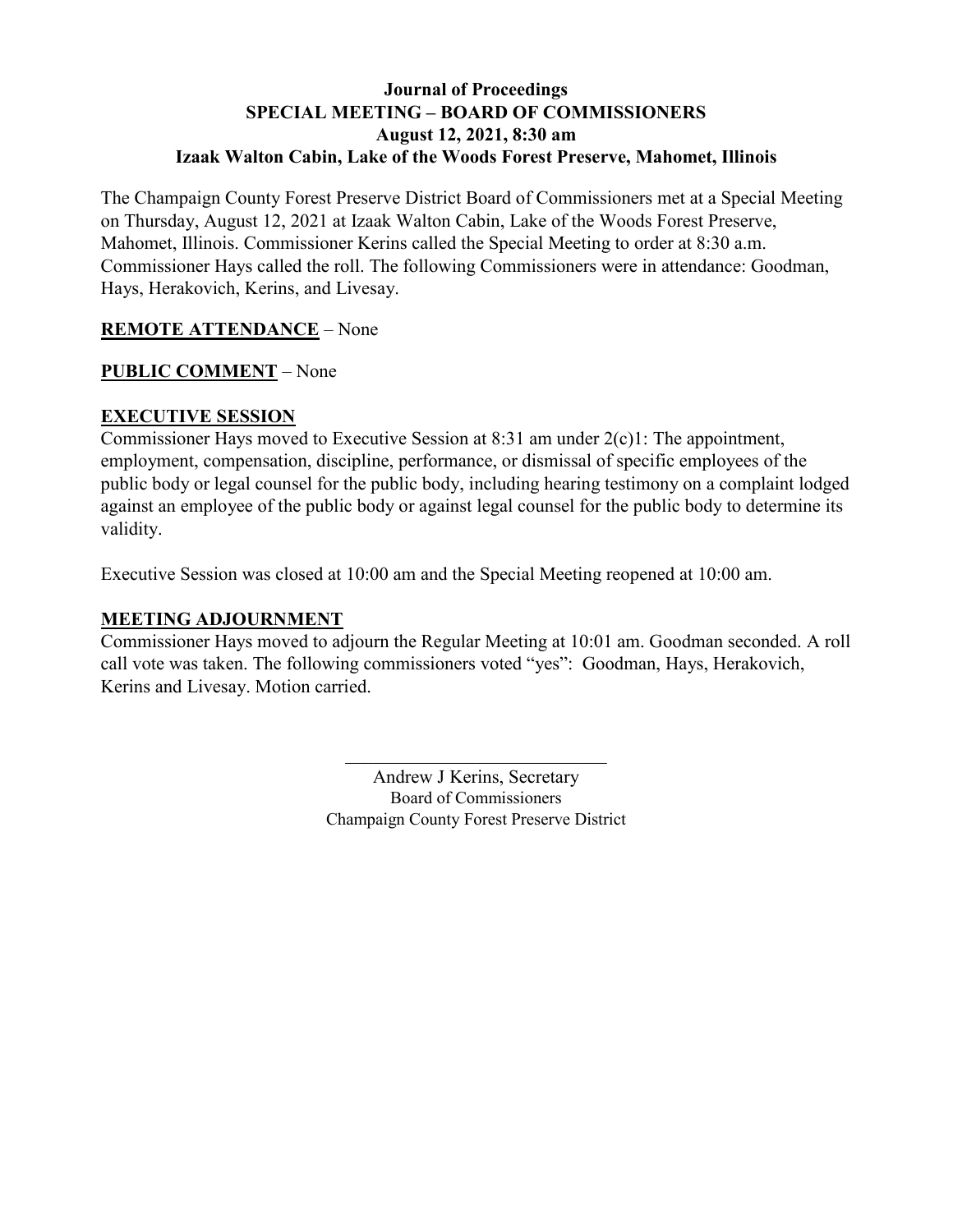### **Journal of Proceedings SPECIAL MEETING – BOARD OF COMMISSIONERS August 17, 2021, 9:45 am Lake of the Woods Pavilion and Izaak Walton Cabin Lake of the Woods Forest Preserve, Mahomet, Illinois**

The Champaign County Forest Preserve District Board of Commissioners met at a Special Meeting on Tuesday, August 17, 2021 at the Lake of the Woods Pavilion, Lake of the Woods Forest Preserve, Mahomet, Illinois. Commissioner Kerins called the Special Meeting to order at 9:45 a.m. Commissioner Hays called the roll. The following Commissioners were in attendance: Goodman, Hays, Herakovich, Kerins, and Livesay.

### **REMOTE ATTENDANCE** – None

# **PUBLIC COMMENT** – None

### **CANDIDATE PRESENTATION**

Mike Daab gave his executive director candidate presentation to the Board, staff, and members of the public. The presentation was followed by a 15 minute Q&A session.

Upon conclusion of the Q&A, the Board adjourned for relocation to Izaak Walton Cabin at 10:30am

### **EXECUTIVE SESSION**

After relocating to Izaak Walton Cabin, Commissioner Kerins moved to adjourn to Executive Session at 10:35am for 2(c)(1), the appointment, employment, compensation, discipline, performance, or dismissal of specific employees of the public body or legal counsel for the public body. Herakovich seconded. A roll call vote was taken. The following commissioners voted "yes": Goodman, Hays, Herakovich, Kerins, and Livesay. Commissioners Hays moved to adjourn back to regular session at 11:30am. Livesay seconded. A roll call vote was taken. The following commissioners voted "yes": Goodman, Hays, Herakovich, Kerins, and Livesay.

### **ADJOURNMENT**

Commissioner Livesay moved to adjourn the Regular Meeting at 11:31am. Kerins seconded. A roll call vote was taken. The following commissioners voted "yes": Goodman, Hays, Herakovich, Kerins, and Livesay.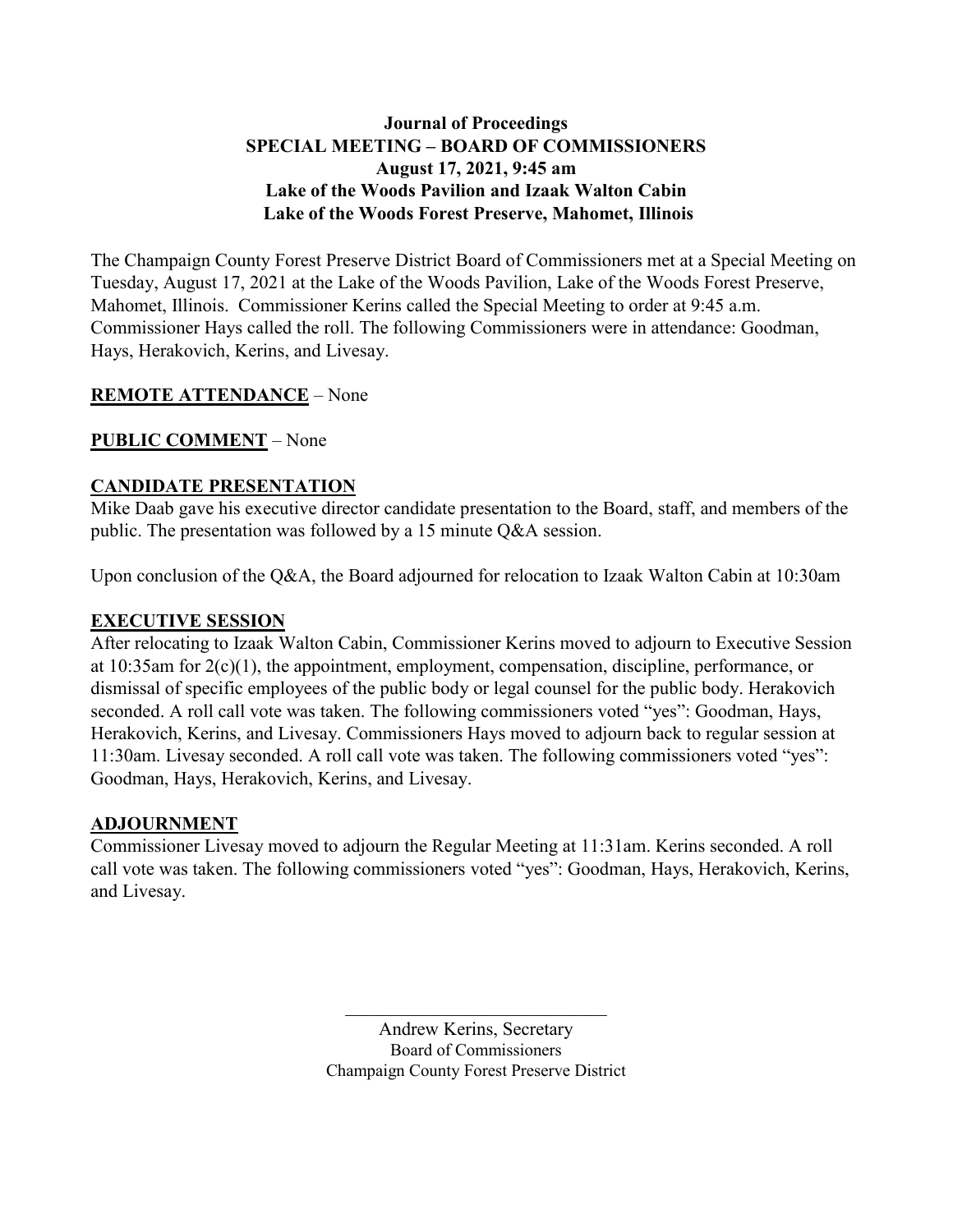### **Journal of Proceedings SPECIAL MEETING – BOARD OF COMMISSIONERS August 18, 2021, 9:45 am Lake of the Woods Golf Course Clubhouse and Izaak Walton Cabin Lake of the Woods Forest Preserve, Mahomet, Illinois**

The Champaign County Forest Preserve District Board of Commissioners met at a Special Meeting on Wednesday, August 18, 2021 at the Lake of the Woods Golf Course Clubhouse, Lake of the Woods Forest Preserve, Mahomet, Illinois. Commissioner Kerins called the Special Meeting to order at 9:45 a.m. Commissioner Hays called the roll. The following Commissioners were in attendance: Goodman, Hays, Herakovich, Kerins, and Livesay.

### **REMOTE ATTENDANCE** – None

# **PUBLIC COMMENT** – None

### **CANDIDATE PRESENTATION**

Lorrie Pearson gave her executive director candidate presentation to the Board, staff, and members of the public. The presentation was followed by a 15 minute Q&A session.

Upon conclusion of the Q&A, the Board adjourned for relocation to Izaak Walton Cabin at 10:30am

#### **EXECUTIVE SESSION**

After relocating to Izaak Walton Cabin, Commissioner Kerins moved to adjourn to Executive Session at 10:35am for 2(c)(1), the appointment, employment, compensation, discipline, performance, or dismissal of specific employees of the public body or legal counsel for the public body. Herakovich seconded. A roll call vote was taken. The following commissioners voted "yes": Goodman, Hays, Herakovich, Kerins, and Livesay. Commissioners Hays moved to adjourn back to regular session at 11:30am. Livesay seconded. A roll call vote was taken. The following commissioners voted "yes": Goodman, Hays, Herakovich, Kerins, and Livesay.

### **ADJOURNMENT**

Commissioner Livesay moved to adjourn the Regular Meeting at 11:31am. Kerins seconded. A roll call vote was taken. The following commissioners voted "yes": Goodman, Hays, Herakovich, Kerins, and Livesay.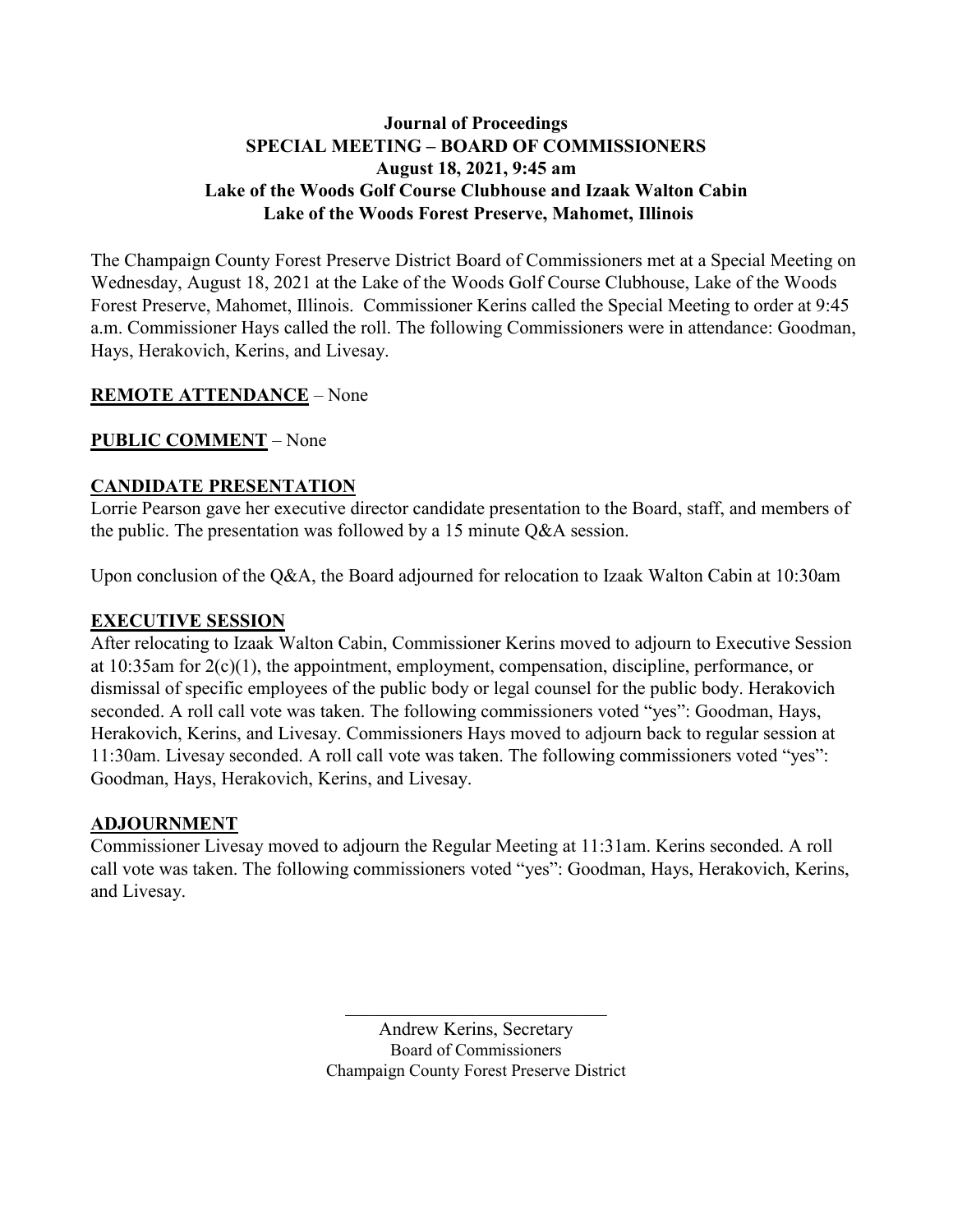# **Journal of Proceedings SPECIAL MEETING – BOARD OF COMMISSIONERS August 26, 2021, 6:00 pm Headquarters, Lake of the Woods Forest Preserve, Mahomet, Illinois**

Via Zoom meetings [\(www.zoom.us\)](http://www.zoom.us/) | Meeting ID: 867 8507 4969

The Champaign County Forest Preserve District Board of Commissioners met at a Special Meeting on Thursday, August 26, 2021 via Zoom due to the Illinois Governor's Executive Order 2020-10. Commissioner Goodman called the Special Meeting to order at 6:01 p.m. Commissioner Kerins called the roll. The following Commissioners were in attendance by both audio and video: Goodman, Hays, Herakovich, Kerins, and Livesay.

**REMOTE ATTENDANCE** – All commissioners attended via Zoom, as well as Dara Edgington, CCFPD HR generalist.

# **PUBLIC COMMENT** – None

### **AGENDA MODIFICATIONS**

Under New Business, Dara noted the Board would not be able to vote on the employment agreement as planned and this would need to be tabled.

### **OLD BUSINESS** – None

### **EXECUTIVE SESSION**

At 6:03pm, Commissioner Kerins moved to adjourn to Executive Session for 2(c)(1), the appointment, employment, compensation, discipline, performance, or dismissal of specific employees of the public body or legal counsel for the public body. Herakovich seconded. A roll call vote was taken. The following commissioners voted "yes": Goodman, Hays, Herakovich, Kerins, and Livesay. Commissioners Hays moved to adjourn back to regular session at 7:02pm. Livesay seconded. A roll call vote was taken. The following commissioners voted "yes": Goodman, Hays, Herakovich, Kerins, and Livesay.

### **NEW BUSINESS** –None

### **ADJOURNMENT**

Commissioner Livesay moved to adjourn the Regular Meeting at 7:02pm. Kerins seconded. A roll call vote was taken. The following commissioners voted "yes": Goodman, Hays, Herakovich, Kerins, and Livesay.